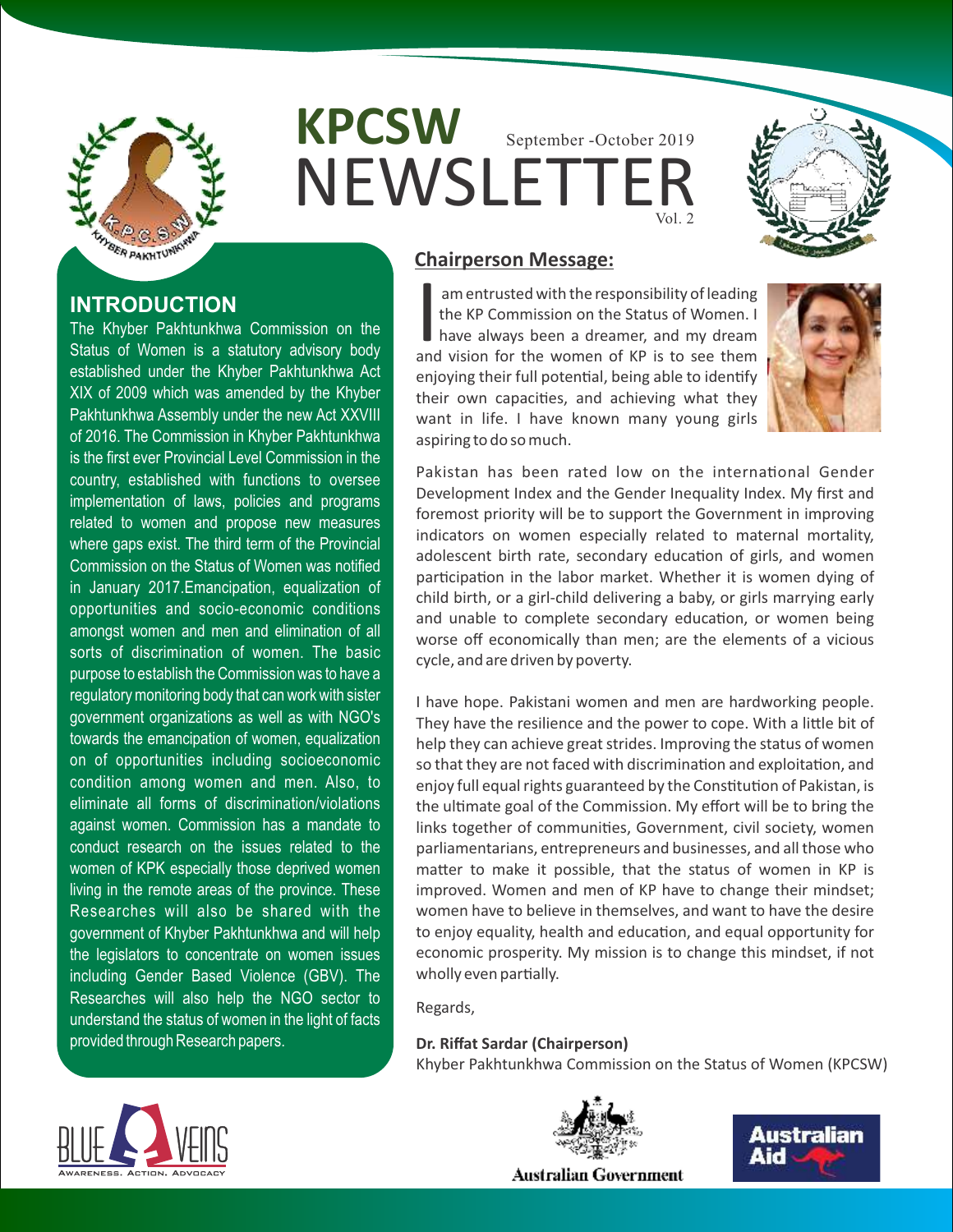### **"Burn Prevention and Rehabilitation Bill, 2019"**

A meeting of Legal Committee of the Khyber Pakhtunkhwa Commission on the Status of Women Held on 11th September 2019 under the Chairpersonship of Dr. Riffat Sardar, Chairperson, KPCSW at the Commission Office for the Final Review of the "Burn Prevention and Rehabilitation Bill, 2019"



### **Meeting with Oxfam regarding the future Collaboration for Women Empowerment**

Dr. Riffat Sardar, Chairperson Khyber Pakhtunkhwa Commission on the Status of Women attended a meeting with Oxfam regarding the future Collaboration for Women Empowerment in the Province. She discussed that we should empower our women and girls through education, raising awareness, literacy, and training. Women's empowerment is all about equipping and allowing women to make lifedetermining decisions through the different problems in society.

Such Collaboration will play a very vital role in the wellbeing of women.



## **KPCSW Celebrate October is Pink campaign supporting Breast Cancer awareness and research**

Breast cancer is the most common cancer in women and accounts for almost one-third of all women cancers. Pakistan alone has the highest rate of Breast Cancer than any other Asian country as approximately 90000 new cases are diagnosed every year out of which 40000 die. Dr. Riffat Sardar supported the Pink campaign to raise awareness in our society, and also, she brought the serious health care concerns of breast cancer patients. The aim of the campaign was to promote mammograms, increase breast health awareness, reach out to at risk communities and increase knowledge of support/resources available.



**October is Pink**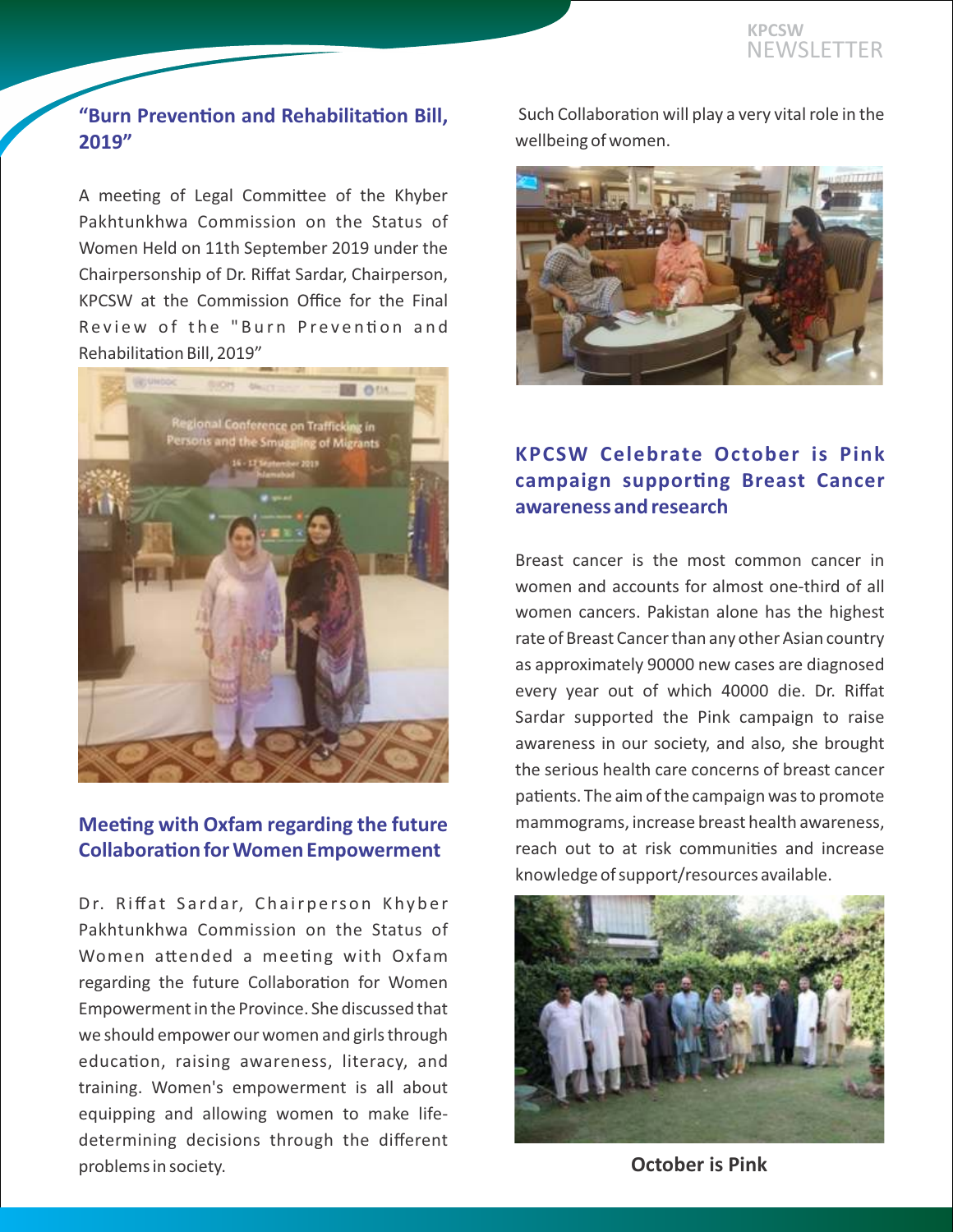## **"Girls Leadership Summit 2019" arranged by BlueVeins and KPCSW. Dr. Riffat Sardar, Chairperson, KPCSW addressing the forum.**

Dr. Riffat Sardar Chairperson, Khyber Pakhtunkhwa Commission on the Status of Women (KPCSW), said the International Day of the Girl is a call to action for radical social and political change to tear down barriers of discrimination and prejudice that continue to hold girls back. She said the KP government needs to take willful actions in developing, implementing, and funding cross-sectoral policies, programs, and plans to empower girl child that engage all departments and stakeholders, including civil society, children, and youth.



**KPCSW attended Annual Conference on Rural Women Day**

PODA is raising voice for the rural women of Pakistan by organizing the 12th Annual Conference on Rural Women Day 15-17 October 2019. KPCSW supports the equal rights of rural women especially in education, access to credit, and decision-making. Dr Riffat sardar said rural communities, especially women and girls, are often deeply excluded from discussions that shape their own development and that of their

communities, countries and the world they live in. The overall objective of this conference was to increase the role of the civil society in advancing women's rights and to promote economic and social participation of rural women through civil society organizations.

# **KPCSW attended event regarding Review of standard operating procedures (SOPs) of Dar-ul-Aman along with Secretary Social Welfare and UN Women**

KPCSW discussed the SOPs along with social welfare and UN Women which can improve the structure, management and rules of business set for Dar ul Aman within a framework of human rights and dignity of women survivors of violence. Also, discussed that how civil society organizations, Social Welfare Department, Darul Aman staff and other government departments can ensure relevance and effectiveness. The objective of reviewing SOPs is to provide legal aid and shelter to victim in a manner that ensures their fundamental human rights and guarantees their participation in all decision making related to them.



**(Group Photo of the Parcipants)**